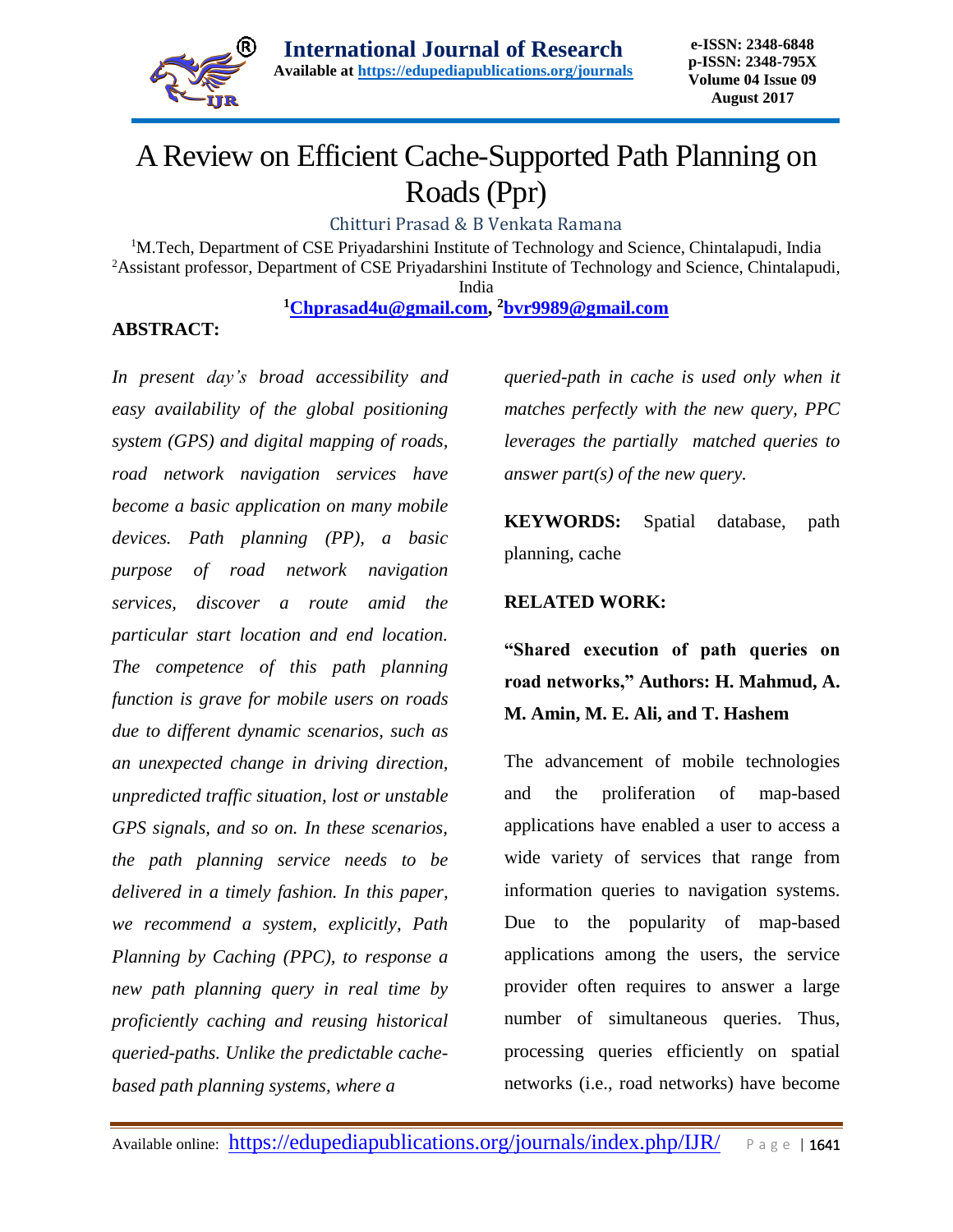

**e-ISSN: 2348-6848 p-ISSN: 2348-795X Volume 04 Issue 09 August 2017**

an important research area in recent years. In this paper, we focus on path queries that find the shortest path between a source and a destination of the user. In particular, we address the problem of finding the shortest paths for a large number of simultaneous path queries in road networks. Traditional systems that consider one query at a time are not suitable for many applications due to high computational and service costs. These systems cannot guarantee required response time in high load conditions. We propose an efficient group based approach that provides a practical solution with reduced cost. The key concept for our approach is to group queries that share a common travel path and then compute the shortest path for the group. Experimental results show that our approach is on an average ten times faster than the traditional approach in return of sacrificing the accuracy by 0.5% in the worst case, which is acceptable for most of the users.

**"An efficient path computation model for hierarchically structured topographical road maps,"**

In this paper, we have developed a HiTi (Hierarchical MulTi) graph model for

structuring large topographical road maps to speed up the minimum cost route computation. The HiTi graph model provides a novel approach to abstracting and structuring a topographical road map in a hierarchical fashion. We propose a new shortest path algorithm named SPAH, which utilizes HiTi graph model of a topographical road map for its computation. We give the proof for the optimality of SPAH. Our performance analysis of SPAH on grid graphs showed that it significantly reduces the search space over existing methods. We also present an in-depth experimental analysis of HiTi graph method by comparing it with other similar works on grid graphs. Within the HiTi graph framework, we also propose a parallel shortest path algorithm named ISPAH. Experimental results show that inter query shortest path problem provides more opportunity for scalable parallelism than the intra query shortest path problem.

**"Computing the shortest path: A search meets graph theory," Authors: A. V. Goldberg and C. Harrelson**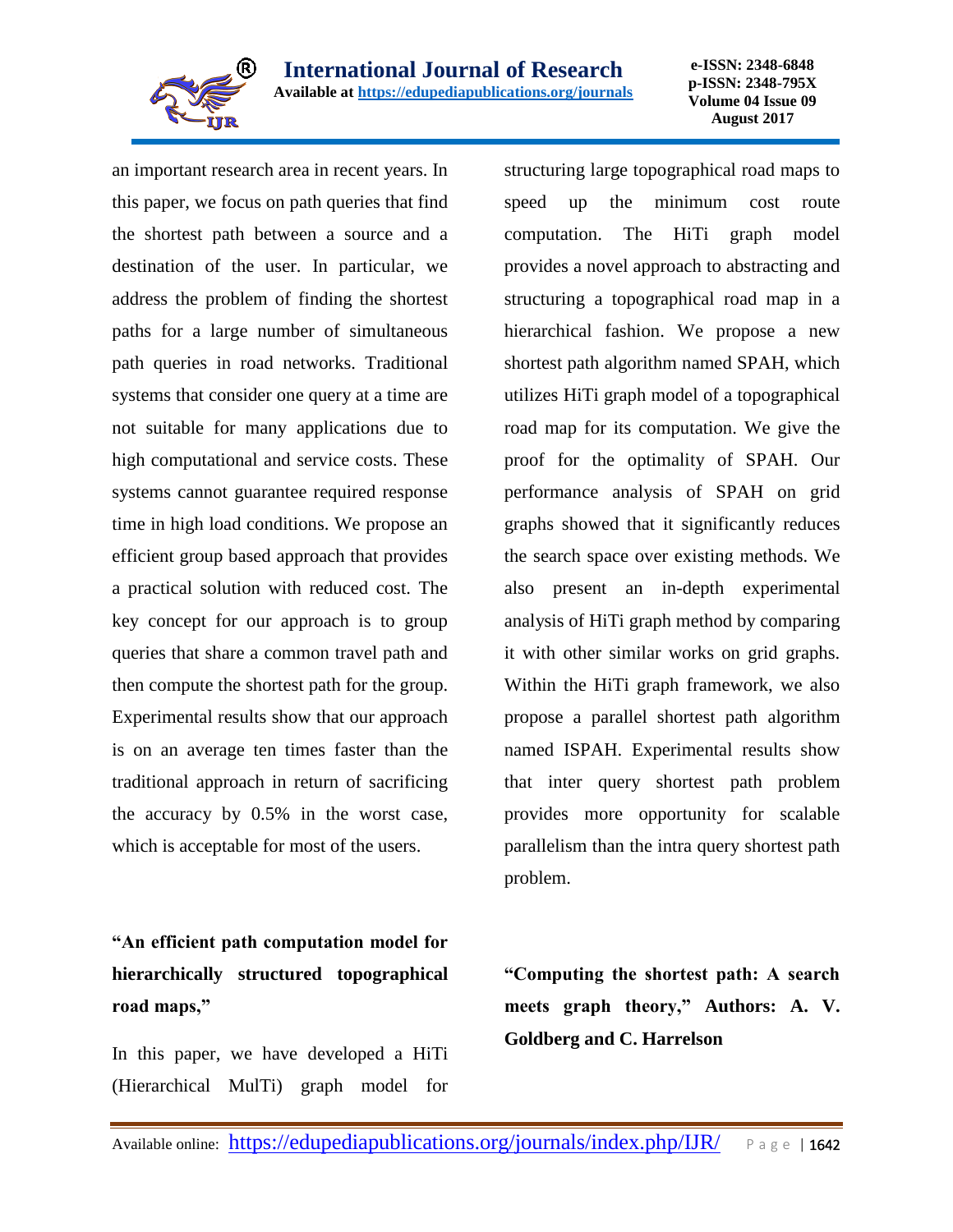

We propose shortest path algorithms that use A search in combination with a new graphtheoretic lower-bounding technique based on landmarks and the triangle inequality. Our algorithms compute optimal shortest paths and work on any directed graph. We give experimental results showing that the most efficient of our new algorithms outperforms previous algorithms, in particular A\* search with Euclidean bounds, by a wide margin on road networks and on some synthetic problem families.

**"Reach-based routing: A new approach to shortest path algorithms optimized for road networks," Authors: R. Gutman**

The problem of identifying the shortest path along a road network is a fundamental problem in network analysis, ranging from route guidance in a navigation system to solving spatial allocation problems. Since this type of problem is solved so frequently, it is important to craft an approach that is as efficient as possible. Based upon past research, it is generally accepted that several efficient implementations of the Dijkstra algorithm are the fastest at optimally solving the 'one‐to‐one' shortest path problem We

show that the most efficient state‐of‐the‐art implementations of Dijkstra can be improved by taking advantage of network properties associated with GIS‐sourced data. The results of this paper, derived from tests of different algorithmic approaches on real road networks, will be extremely valuable for application developers and researchers in the GIS community.

## **DISADVANTAGES:**

- A cached query is returned only when itmatches completely with a new query.
- The time complexity is high.
- The cache content may not be up to date to respond to recent trends in issued queries.
- The cost of constructing a cache is high, since the system must calculate the benefitvalues for all sub-paths in a full-path of query results.

# **PROPOSED SYSTEM:**

To meet existing need, we propose asystem, namely, Path Planning by Caching (PPC), that aimsto answer a new path planning query efficiently by cachingand reusing historically queried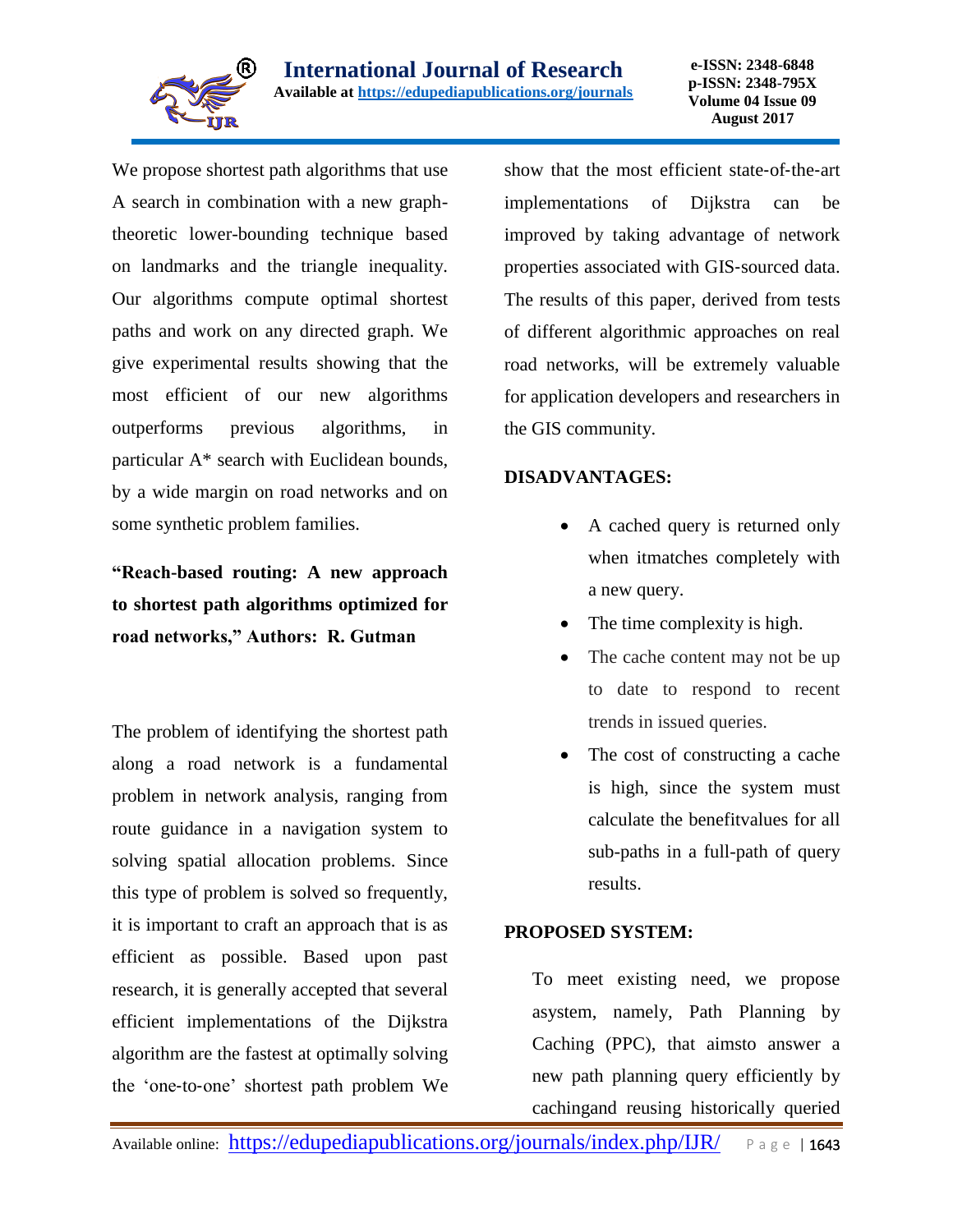

paths (queried-paths in short). The proposed system consists of three main components: (i) PPattern Detection,(ii) Shortest Path Estimation, and (iii) Cache Management. Given a path planning query, which contains asource location and a destination location, PPC firstly determinesand retrieves a number of historical paths in cache,called PPatterns, that may match this new query with highprobability.

The idea of PPatterns isbased on an observation that similar starting and destinationnodes of two queries may result in similar shortestpaths (known as the path coherence property).

In the componentPPatern Detection, we propose a novel probabilisticmodel to estimate the likelihood for a cached queried-pathto be useful for answering the new query by exploring theirgeospatial characteristics.



To facilitate quick detection ofPPatterns, instead of exhaustively scanning all the queriedpathsin cache, we design a gridbased index for the PPatternDetection module. Based on these detected PPatterns,the Shortest Path Estimation module (see Steps (5)-(8)) constructscandidate paths for the new query and chooses thebest (shortest) one. In this component, if a PPattern perfectlymatches the query, we immediately return it to the user;otherwise, the server is asked to compute the unmatched path segments between the PPattern and the query (seeSteps (6)-(7)). Because the unmatched segments are usuallyonly a smaller part of the original query, the server only processesa "smaller subquery", with a reduced workload. Oncewe return the estimated path to the user, the Cache Managementmodule is triggered to determine which queriedpathsin cache should be evicted if the cache is full. An importantpart of this module is a new cache replacement policy whichtakes into account the unique characteristics of road networks.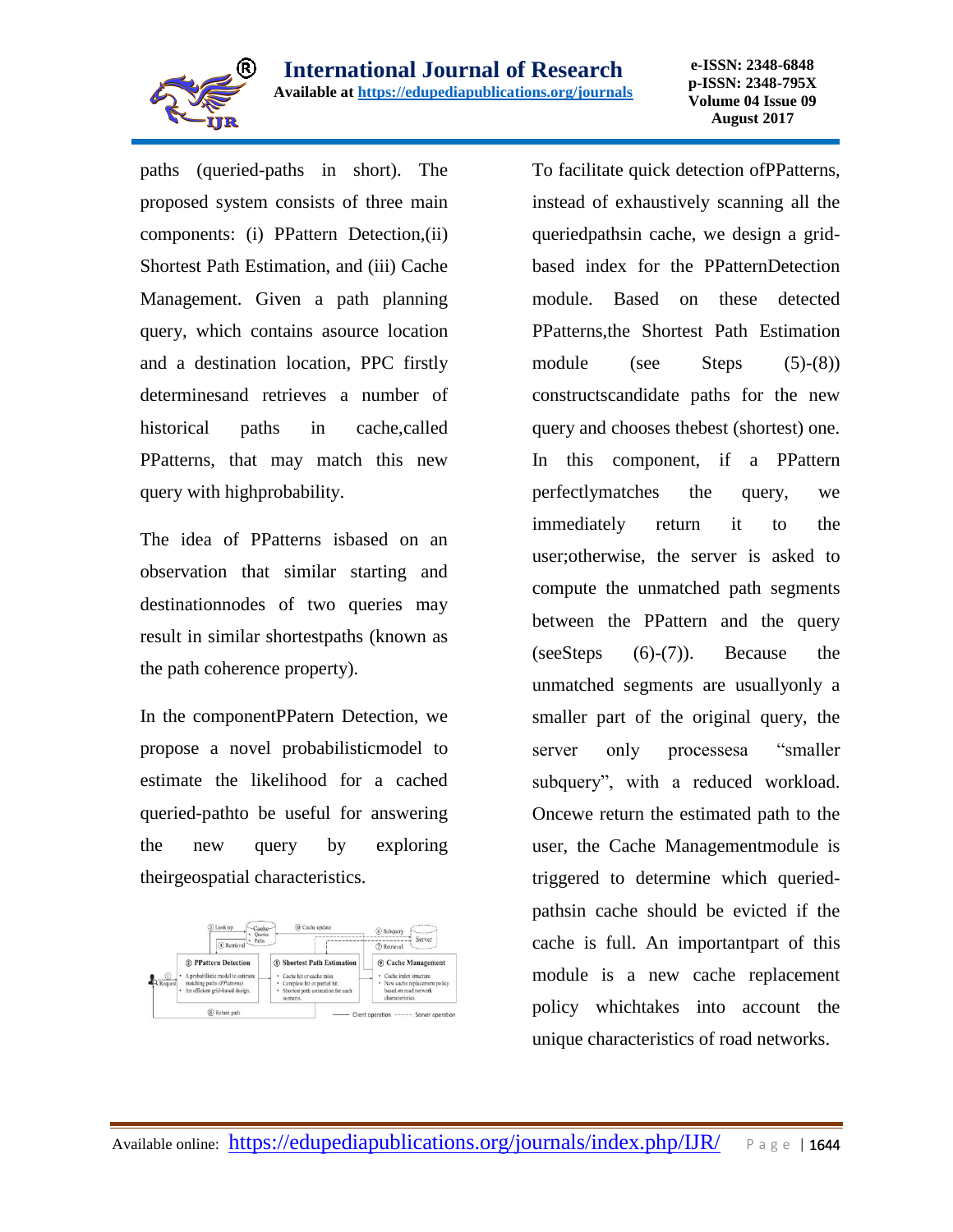

In this paper, we provide a new framework for reusing the previously cached query results as well as an effective algorithm for improving the query evaluation on the server.

## **CONCLUSION:**

We projected a scheme, that is, Path Planning by Caching, to respond a new path planning query with quick response by efficiently caching and reusing the chronological queried-paths. Dissimilar the conventional cache-based path planning systems, everyplace a queried-path in cache is used only when it matches perfectly with the new query, PPC leverages the partially matched cached queries to answer part(s) of a new query. As a result, the server only needs to calculate the unmatched fragment, thus significantly dipping the overall system workload.

#### **REFERENCES:**

[1] H. Mahmud, A. M. Amin, M. E. Ali, and T. Hashem, "Shared Execution of Path Queries on Road Networks," Clinical Orthopaedics and Related Research, vol. abs/1210.6746, 2012.

[2] L. Zammit, M. Attard, and K. Scerri, "Bayesian Hierarchical Modelling of Traffic Flow - With Application to Malta's Road Network," in International IEEE Conference on Intelligent Transportation Systems, 2013, pp. 1376–1381.

[3] S. Jung and S. Pramanik, "An Efficient Path Computation Model for Hierarchically Structured Topographical Road Maps," IEEE Transactions on Knowledge and Data Engineering, vol. 14, no. 5, pp. 1029–1046, 2002.

[4] E. W. Dijkstra, "A Note on Two Problems in Connexion with Graphs," Numerische Mathematik, vol. 1, no. 1, pp. 269–271, 1959.

[5] U. Zwick, "Exact and approximate distances in graphs – a survey," in Algorithms – ESA 2001, 2001, vol. 2161, pp. 33–48.

[6] A. V. Goldberg and C. Silverstein, "Implementations of Dijkstra's Algorithm Based on Multi-Level Buckets," in Network Optimization,

[7] P. Hart, N. Nilsson, and B. Raphael, "A Formal Basis for the Heuristic Determination of Minimum Cost Paths," IEEE Transactions on Systems Science and Cybernetics, vol. 4, no. 2, pp. 100–107, 1967.

[8] A. V. Goldberg and C. Harrelson, "Computing the Shortest Path: A Search Meets Graph Theory," in ACM Symposium on Discrete Algorithms, 2005.

[9] R. Gutman, "Reach-Based Routing: A New Approach to Shortest Path Algorithms Optimized for Road Networks," in Workshop on Algorithm Engineering and Experiments, 2004.